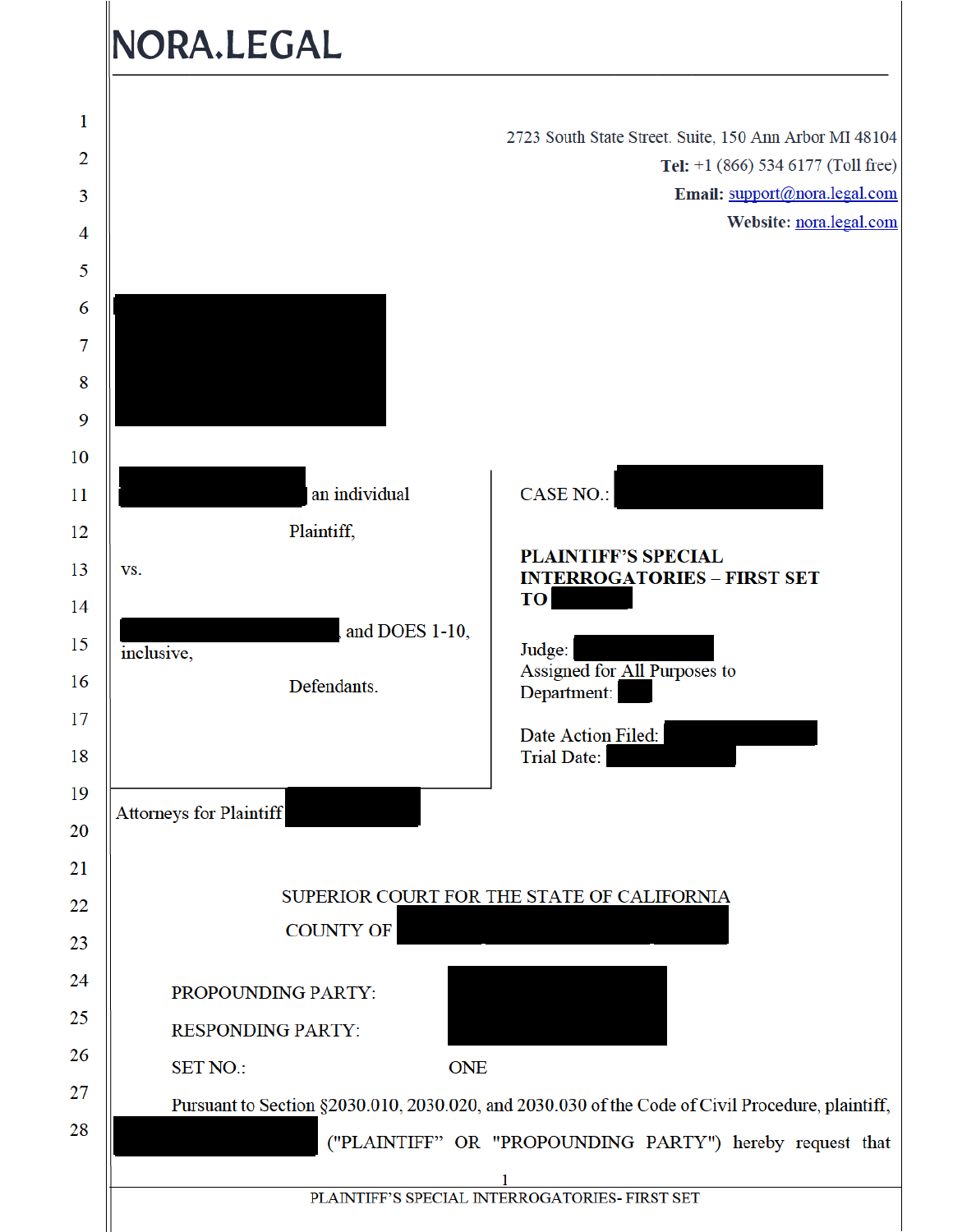("DEFENDANT" OR "RESPONDING PARTY" answer the following special interrogatories under oath within (30) days of service.

*California Code of Civil Procedure* section 2030.220 required that each answer *be as complete and straightforward as the information reasonably available to the responding party permits* and that the RESPONDING PARTY *make a reasonable and good faith effort to obtain the information by inquiry t other natural persons or organizations*.

In answering these Special Interrogatories, Plaintiff is required to furnish all information that is available to Plaintiff including information in the possession of Plaintiff's attorneys, investigators o anyone employed on Plaintiff's behalf or acting on Plaintiff's behalf, and not merely such information known of Plaintiff's own personal knowledge.

In the event that Plaintiff cannot answer any interrogatory in full, after exercising due diligence to secure the information to do so, so state and answer to the extent possible, specifying the inability to answer the remainder and stating whatever information or knowledge Plaintiff does have concerning a unanswered portion.

### **DEFINITIONS**

1. The term "**YOU**" or "**YOUR**" means and refers to Defendant/Responding party states are entirely acting by and through her agents, officers, employees, servants,

lawyers, accountants and insurance companies.

2. Terms not defined in these Special Interrogatories shall have their ordinary AND usual meanings.

3. The term "**COMPLAINT**" shall refer to the complaint filed by **PLAINTIFF** against **DEFENDANT** on .

4. The term "**PERSON**" or "**PERSONS**" includes a natural person, firm, association, organization, partnership, business, sole proprietorship, trust, limited liability company, corporation or public entity.

26 27 5. The term "**DESCRIBE**" when used in a request to characterize an event, act, or occurrence, shall mean that the Responding Party will provide the following information:

28

1

2

3

4

5

6

7

8

9

10

11

12

13

14

15

16

17

18

19

20

21

22

23

24

25

a. A concise description of the events, acts, or occurrences including, but not limited to,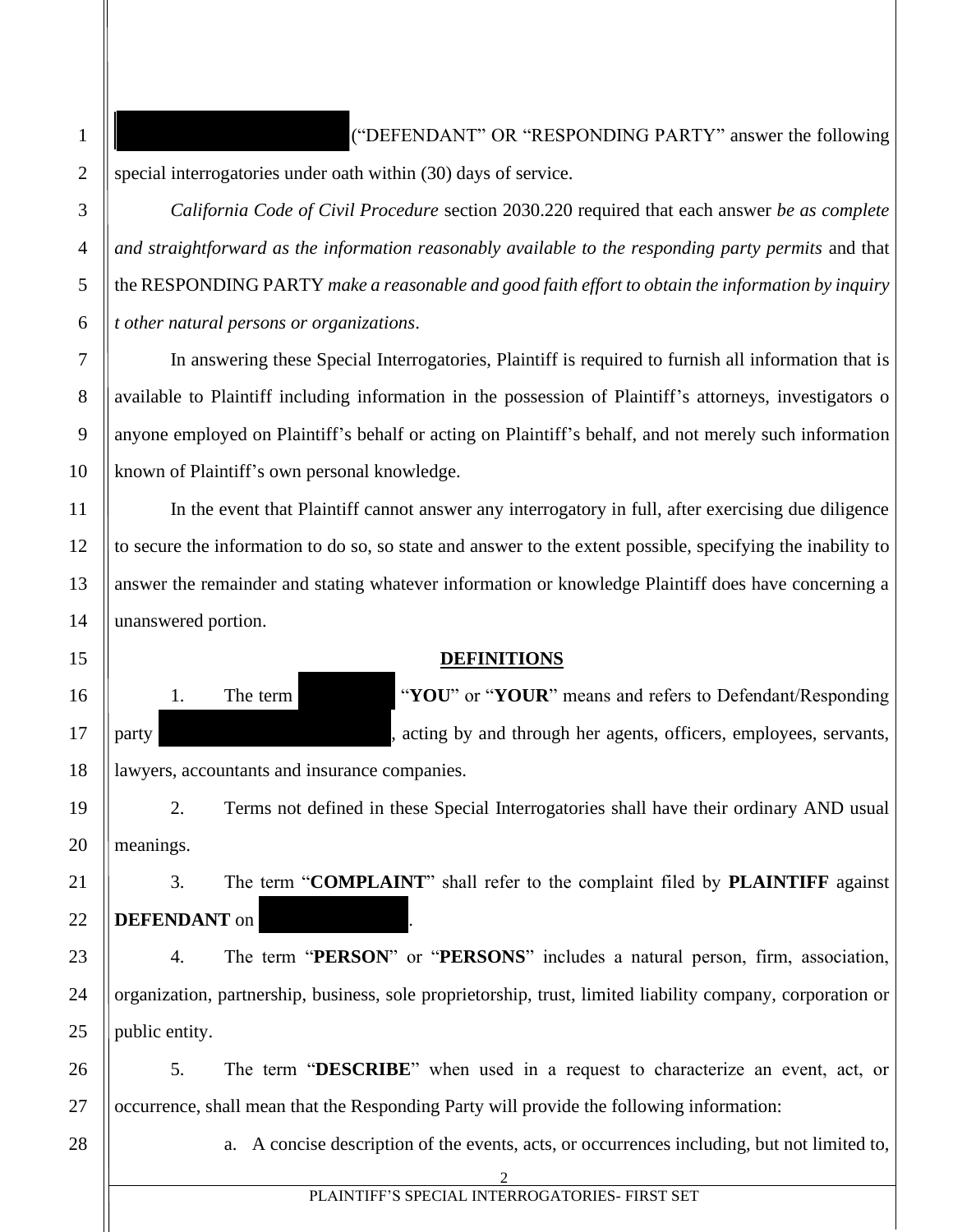the date of such events, acts or occurrences;

b. The name, employer, position, address, telephone number and email address of each **PERSON** who was involved in, or with knowledge of, each described event, act or occurrence;

#### c. **IDENTIFY** all **DOCUMENTS** evidencing the facts described.

6. For the purpose of this set of requests, the term "**DOCUMENT**" means and includes all writings as defined by Evidence Code Section 250 and includes all forms of communication or representation within the possession, custody, control, or reasonably available to responding party, including available to responding party pursuant to any rights it has. **DOCUMENTS** includes, but is not limited to, drafts, final version, original, master, any non-identical copy, whether different from the original because of alterations, interlineations, notes, comments, or other material contained thereon or attached thereto, reports, agreements, contracts, communications, correspondence, letters, faxes, emails, charts, graphs, medical records, reports, files, notes plans, photographs, statements, videotapes, records and any other retrievable data, whether recorded in hard copy, electronically, or otherwise. **DOCUMENTS** withheld from production on the grounds of privileged must be identified in a privilege log.

17 18 7. The term "**IDENTIFY**" refers to name(s), address(es) (including the city, state, and zip code), phone number(s), and e-mail address(es).

8. The term "**IDENTIFY**" when used in a request to characterize a **DOCUMENT** shall mean that the Responding Party will provide the following information:

a. The date of the **DOCUMENT**;

- b. The title of the **DOCUMENT**;
- c. **IDENTIFY** the author of the **DOCUMENT**;

d. **IDENTIFY** each **PERSON** that has custody of the **DOCUMENT**;

e. A brief description of the **DOCUMENT**.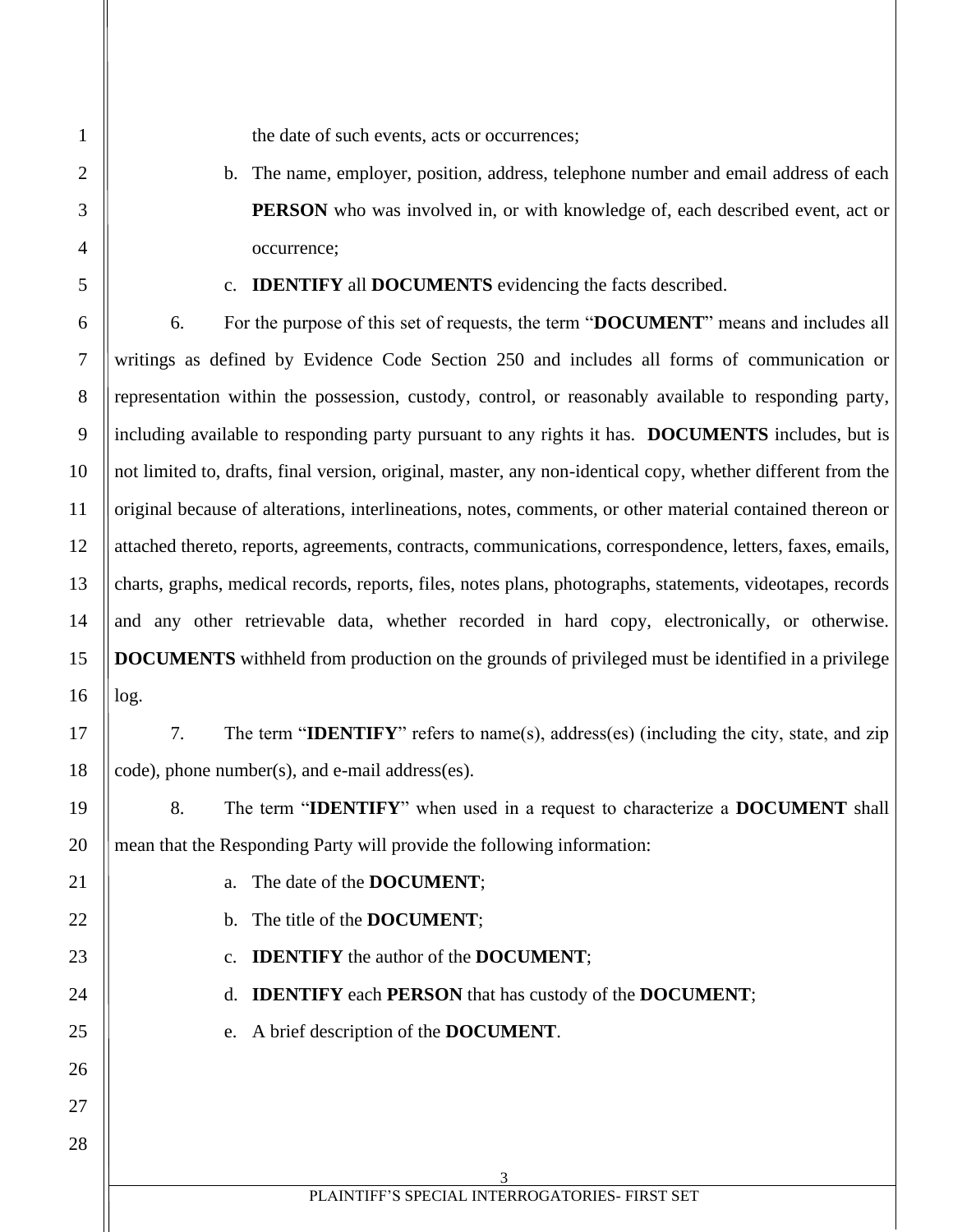| 1              | The term "INCIDENT" refers to the<br>9.                                                                                                       |
|----------------|-----------------------------------------------------------------------------------------------------------------------------------------------|
| $\overline{2}$ | alleged in the First Amended Complaint in which<br>and                                                                                        |
| 3              | Plaintiff                                                                                                                                     |
| 4              | refers to the<br>10.<br>The term "                                                                                                            |
| 5              |                                                                                                                                               |
| 6              | <b>SPECIAL INTERROGATORIES</b>                                                                                                                |
| $\overline{7}$ | <b>SPECIAL INTERROGATORIES NO. 1:</b>                                                                                                         |
| 8<br>9         | Describe all<br><b>YOU</b> have been<br>to present, including:                                                                                |
| 10             | a) the location                                                                                                                               |
| 11             | b) the circumstances                                                                                                                          |
| 12             | c) whether                                                                                                                                    |
| 13             | d) the findings                                                                                                                               |
| 14             | e) settlements,                                                                                                                               |
| 15             | judgments,<br>f)                                                                                                                              |
| 16             | and whether<br>occurred while<br>employment<br>g)                                                                                             |
| 17             | at the time.                                                                                                                                  |
| 18<br>19       |                                                                                                                                               |
| 20             | <b>SPECIAL INTERROGATORIES NO. 2:</b>                                                                                                         |
| 21             | Were YOU involved in<br><u> La Carlo de la Carlo de la Carlo de la Carlo de la Carlo de la Carlo de la Carlo de la Carlo de la Carlo de l</u> |
| 22             | <b>SPECIAL INTERROGATORIES NO. 3:</b>                                                                                                         |
| 23             | If YOU were involved in<br>please state the date, time, and the                                                                               |
| 24             |                                                                                                                                               |
| 25             | <b>SPECIAL INTERROGATORIES NO. 4:</b>                                                                                                         |
| 26             | State whether YOU were                                                                                                                        |
| 27             | <b>SPECIAL INTERROGATORIES NO. 5:</b>                                                                                                         |
| 28             | <b>IDENTIFY</b> the<br>including                                                                                                              |
|                | PLAINTIFF'S SPECIAL INTERROGATORIES- FIRST SET                                                                                                |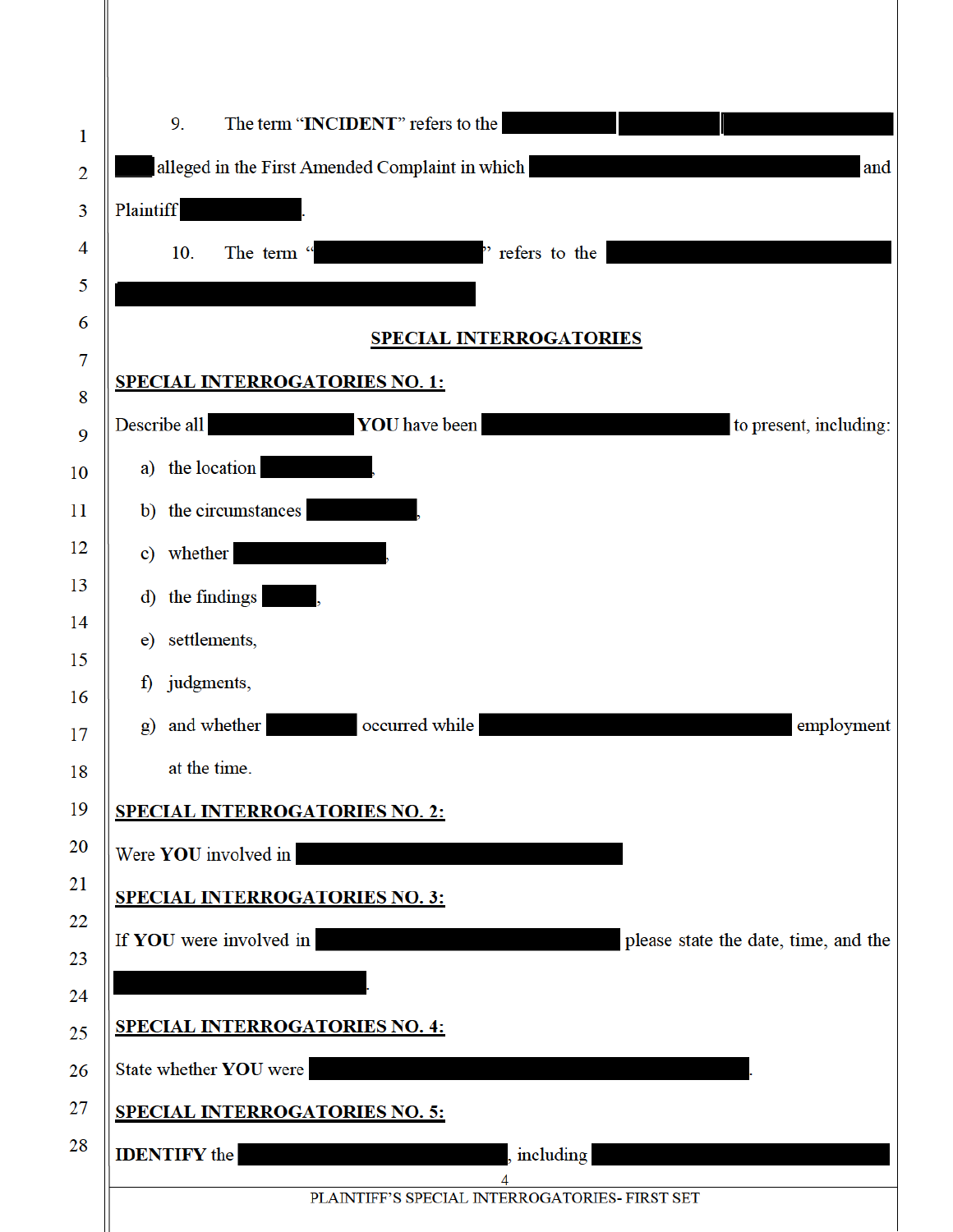| <b>SPECIAL INTERROGATORIES NO. 6:</b>  |                                                        |
|----------------------------------------|--------------------------------------------------------|
| <b>IDENTIFY</b> the                    |                                                        |
| in the                                 |                                                        |
| <b>SPECIAL INTERROGATORIES NO. 7:</b>  |                                                        |
| <b>IDENTIFY</b> the                    | involved<br>at the time of the                         |
|                                        |                                                        |
| <b>SPECIAL INTERROGATORIES NO. 8:</b>  |                                                        |
| State whether YOU                      | involved in the                                        |
| <b>INCIDENT.</b>                       |                                                        |
| <b>SPECIAL INTERROGATORIES NO. 9:</b>  |                                                        |
| YOU had<br>State the                   | in the<br>immediately<br><u>rang pagkalang pada sa</u> |
| preceding the INCIDENT.                |                                                        |
| <b>SPECIAL INTERROGATORIES NO. 10:</b> |                                                        |
| State whether there was any other      | at the time of the <b>INCIDENT</b> .                   |
| <b>SPECIAL INTERROGATORIES NO. 11:</b> |                                                        |
| If there was any other                 | at the time of the <b>INCIDENT</b> , <b>IDENTIFY</b>   |
|                                        |                                                        |
| <b>SPECIAL INTERROGATORIES NO. 12:</b> |                                                        |
| of the<br>State the                    | at the time of the <b>INCIDENT</b> .                   |
| <b>SPECIAL INTERROGATORIES NO. 13:</b> |                                                        |
| In which were <b>YOU</b>               | when the <b>INCIDENT</b> occurred on                   |
|                                        |                                                        |
| <b>SPECIAL INTERROGATORIES NO. 14:</b> |                                                        |
| State the                              | at the time of the <b>INCIDENT</b> .                   |
| <b>SPECIAL INTERROGATORIES NO. 15:</b> |                                                        |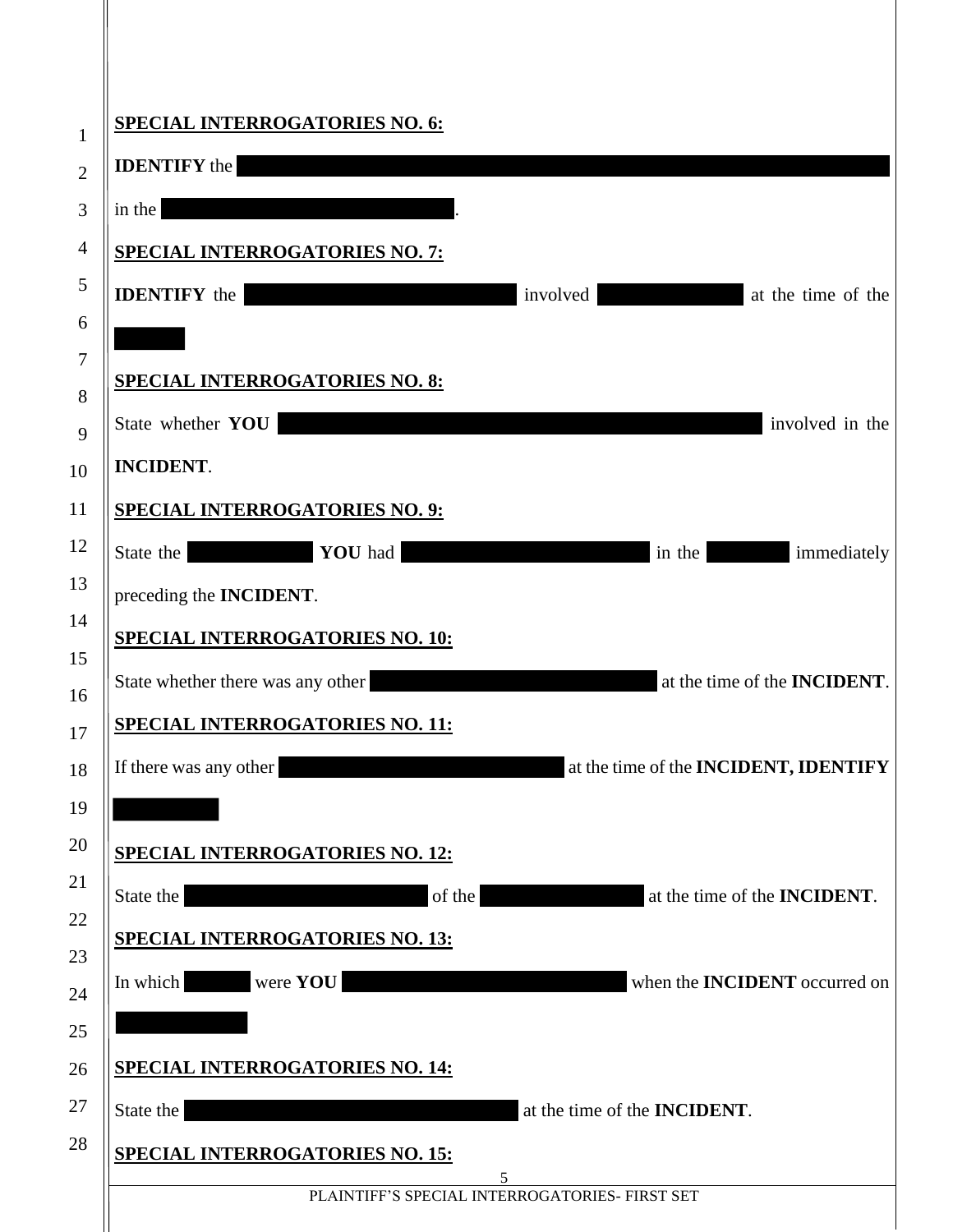|                              | involved in the <b>INCIDENT</b> at the time of<br>State the                                     |
|------------------------------|-------------------------------------------------------------------------------------------------|
| $\mathbf{1}$<br>$\mathbf{2}$ |                                                                                                 |
| 3                            | <b>SPECIAL INTERROGATORIES NO. 16:</b>                                                          |
| $\overline{4}$               | State the<br>on which<br>immediately prior to<br>was                                            |
| 5                            | the <b>INCIDENT</b> .                                                                           |
| 6                            | <b>SPECIAL INTERROGATORIES NO. 17:</b>                                                          |
| 7                            | State the amount of time                                                                        |
| $8\,$<br>9                   | involved in the <b>INCIDENT</b> and                                                             |
| 10                           | <b>SPECIAL INTERROGATORIES NO. 18:</b>                                                          |
| 11                           | State when and how YOU became aware                                                             |
| 12                           | $\overline{\phantom{a}}$<br>by YOU<br>of the                                                    |
| 13                           | <b>SPECIAL INTERROGATORIES NO. 19:</b>                                                          |
| 14                           | Did YOU<br>immediately before the INCIDENT?                                                     |
| 15                           | <b>SPECIAL INTERROGATORIES NO. 20:</b>                                                          |
| 16<br>17                     | If <b>YOU</b> applied<br>immediately before the <b>INCIDENT</b> , state the                     |
| 18                           |                                                                                                 |
| 19                           | <b>SPECIAL INTERROGATORIES NO. 21:</b>                                                          |
| 20                           | State how YOU<br>resulting the <b>INCIDENT</b> took place.                                      |
| 21                           | <b>SPECIAL INTERROGATORIES NO. 22:</b>                                                          |
| 22                           | Please describe every fact upon which YOU rely as a basis for YOUR contention in Paragraph 3 of |
| 23<br>24                     | YOUR ANSWER that "                                                                              |
| 25                           |                                                                                                 |
| 26                           |                                                                                                 |
| 27                           | ,,                                                                                              |
| 28                           | <b>SPECIAL INTERROGATORIES NO. 23:</b>                                                          |
|                              | 6<br>PLAINTIFF'S SPECIAL INTERROGATORIES- FIRST SET                                             |
|                              |                                                                                                 |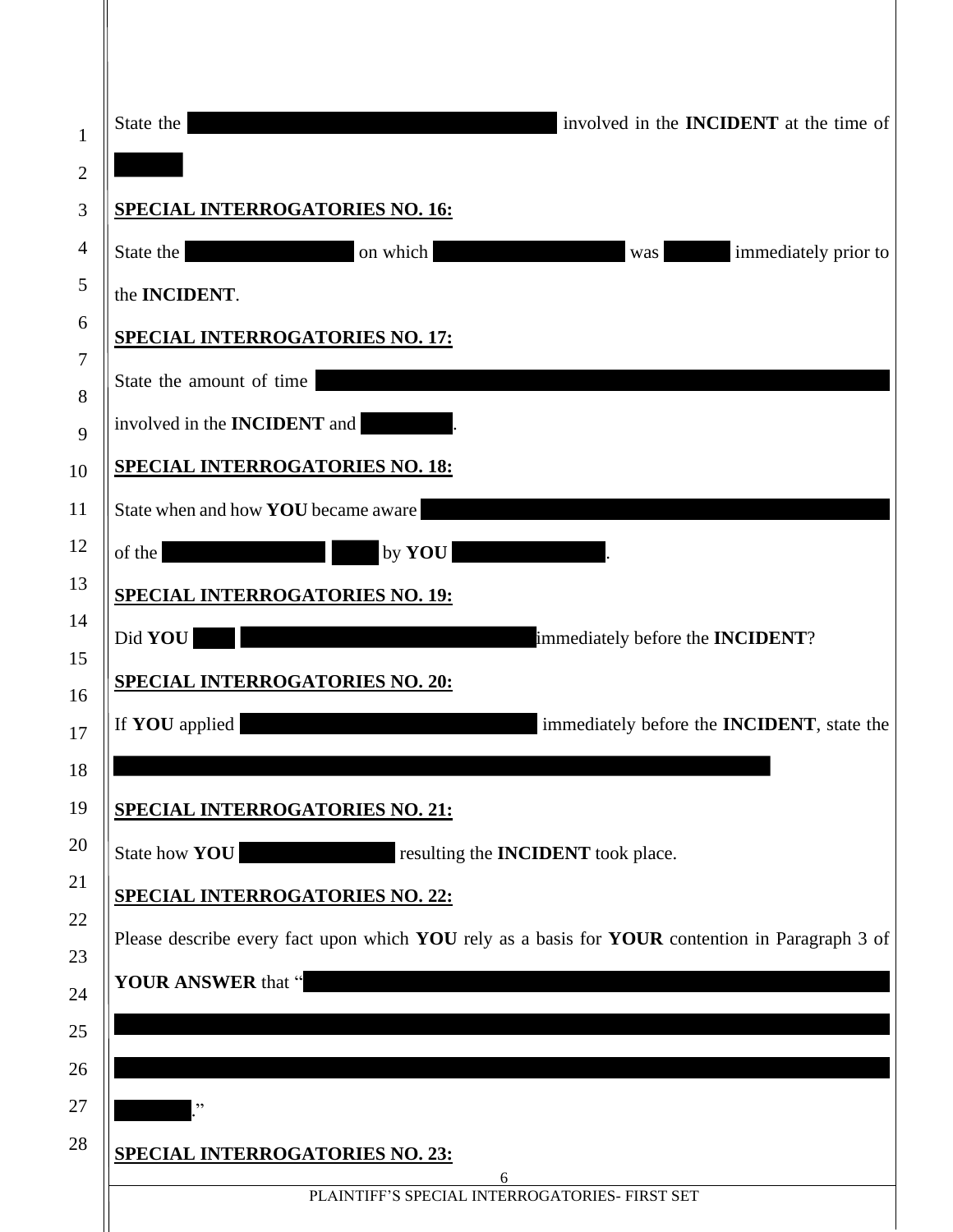| State whether the                                                                                                                                                                                                                                                             |
|-------------------------------------------------------------------------------------------------------------------------------------------------------------------------------------------------------------------------------------------------------------------------------|
| where the <b>INCIDENT</b> occurred, was                                                                                                                                                                                                                                       |
| <b>SPECIAL INTERROGATORIES NO. 24:</b>                                                                                                                                                                                                                                        |
| If the<br>, where the                                                                                                                                                                                                                                                         |
| <b>INCIDENT</b> occurred, was state the state the state the state of the state of the state of the state of the state of the state of the state of the state of the state of the state of the state of the state of the state of th                                           |
| immediately prior to the<br>the<br>entered                                                                                                                                                                                                                                    |
| <b>SPECIAL INTERROGATORIES NO. 25:</b>                                                                                                                                                                                                                                        |
| State whether the aforesaid where the <b>INCIDENT</b> occurred                                                                                                                                                                                                                |
| and if it<br>state the state of the state of the state of the state of the state of the state of the state of the state of the state of the state of the state of the state of the state of the state of the state of the state of the stat<br>and whether <b>YOU</b> came to |
| prior to<br><u> The Communication of the Communication of the Communication of the Communication of the Communication of the Communication of the Communication of the Communication of the Communication of the Communication of the Commun</u>                              |
| <b>SPECIAL INTERROGATORIES NO. 26:</b>                                                                                                                                                                                                                                        |
| State whether YOU<br>in the <b>INCIDENT</b> that where                                                                                                                                                                                                                        |
| prior to the subject <b>INCIDENT</b> .                                                                                                                                                                                                                                        |
| <b>SPECIAL INTERROGATORIES NO. 27:</b>                                                                                                                                                                                                                                        |
| Describe in detail all actions YOU took or attempted                                                                                                                                                                                                                          |
| <b>SPECIAL INTERROGATORIES NO. 28</b>                                                                                                                                                                                                                                         |
| State the names(s)                                                                                                                                                                                                                                                            |
| <b>SPECIAL INTERROGATORIES NO. 29:</b>                                                                                                                                                                                                                                        |
|                                                                                                                                                                                                                                                                               |
| the time of the INCIDENT.                                                                                                                                                                                                                                                     |
| <b>SPECIAL INTERROGATORIES NO. 30:</b>                                                                                                                                                                                                                                        |
| State the name and address of<br>health care professional                                                                                                                                                                                                                     |
| within the last five years and the dates<br>who performed                                                                                                                                                                                                                     |
|                                                                                                                                                                                                                                                                               |
| <b>SPECIAL INTERROGATORIES NO. 31:</b>                                                                                                                                                                                                                                        |
| 7<br>PLAINTIFF'S SPECIAL INTERROGATORIES- FIRST SET                                                                                                                                                                                                                           |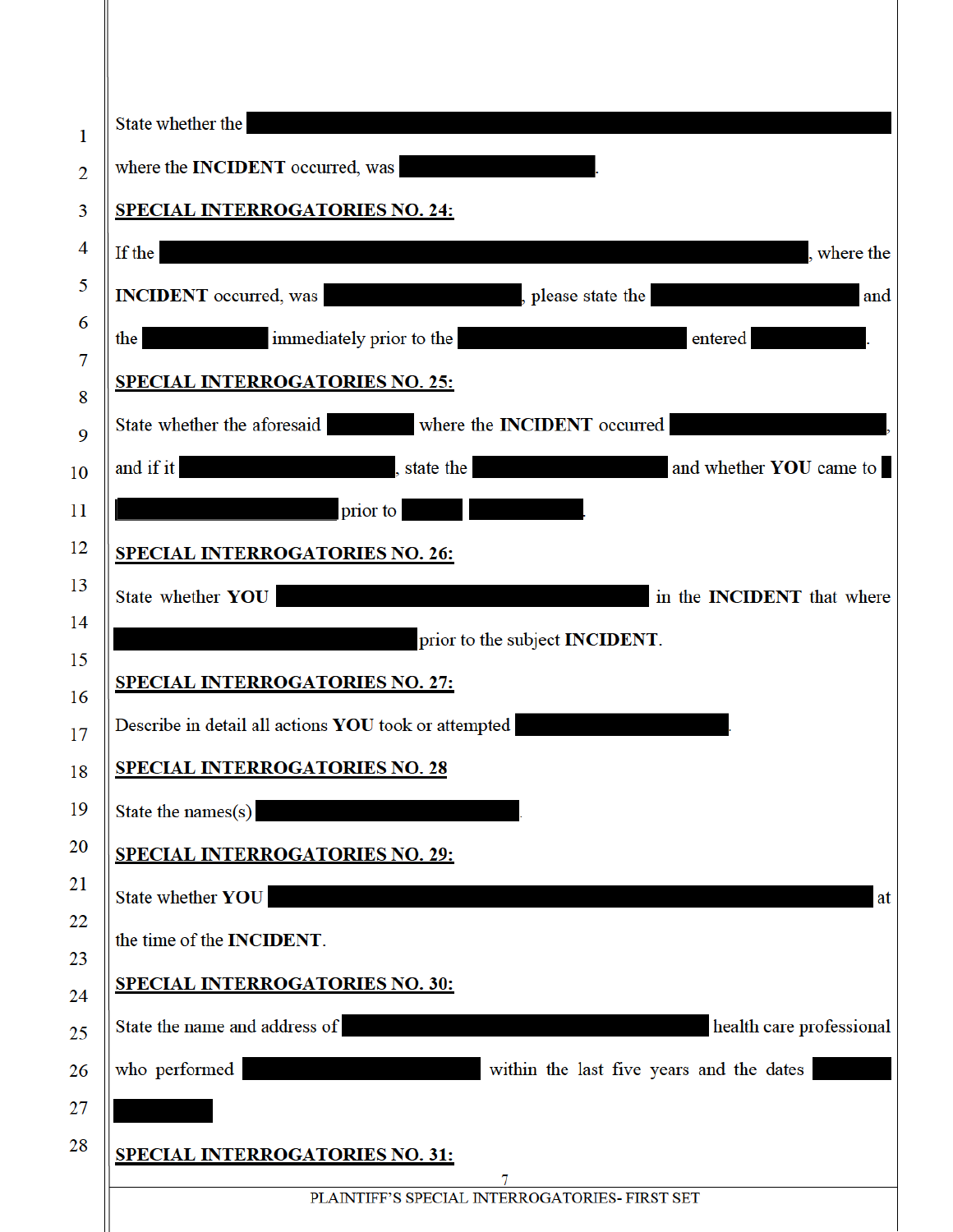| 1              | State whether YOU<br>before this <b>INCIDENT</b> . If yes, state the name                  |
|----------------|--------------------------------------------------------------------------------------------|
| $\overline{2}$ | of the                                                                                     |
| 3              | <b>SPECIAL INTERROGATORIES NO. 32:</b>                                                     |
| 4              | State whether YOU<br>before the <b>INCIDENT</b> . If yes,                                  |
| 5              | state                                                                                      |
| 6              | <b>SPECIAL INTERROGATORIES NO. 32:</b>                                                     |
| 7              | <b>IDENTIFY</b> each witness who will testify at trial in this case.                       |
| 8              | <b>SPECIAL INTERROGATORIES NO. 33:</b>                                                     |
| 9<br>10        | State all jurisdictions that YOU have been<br>, including                                  |
| 11             | date of state of<br>and current status of each                                             |
| 12             | including whether the                                                                      |
| 13             |                                                                                            |
| 14             | <b>SPECIAL INTERROGATORIES NO. 34:</b>                                                     |
| 15             | Describe in detail YOUR the date of the INCIDENT from the t                                |
| 16             | of the INCIDENT.                                                                           |
| 17             | <b>SPECIAL INTERROGATORIES NO. 35:</b>                                                     |
| 18             | made or taken with respect to the <b>INCIDENT</b> either on<br>Were any                    |
| 19             | YOU or<br>, if so, then state: (a) the subject of each                                     |
| 20             | (b) the purpose of each<br>; (c) <b>IDENTIFY</b> the                                       |
| 21             | (c) the date on which each<br>PERSON who conducted each                                    |
| 22             | was performed; (d) the findings and results of each                                        |
| 23<br>24       | (e) <b>IDENTIFY</b> the <b>PERSON</b> having custody of any written report concerning each |
| 25             | and (f) <b>IDENTIFY</b> the <b>PERSON</b> who may be able to provide this                  |
| 26             | information in a deposition.                                                               |
| 27             |                                                                                            |
| 28             | Dated: January 29, 2021.                                                                   |
|                | 8                                                                                          |
|                | PLAINTIFF'S SPECIAL INTERROGATORIES- FIRST SET                                             |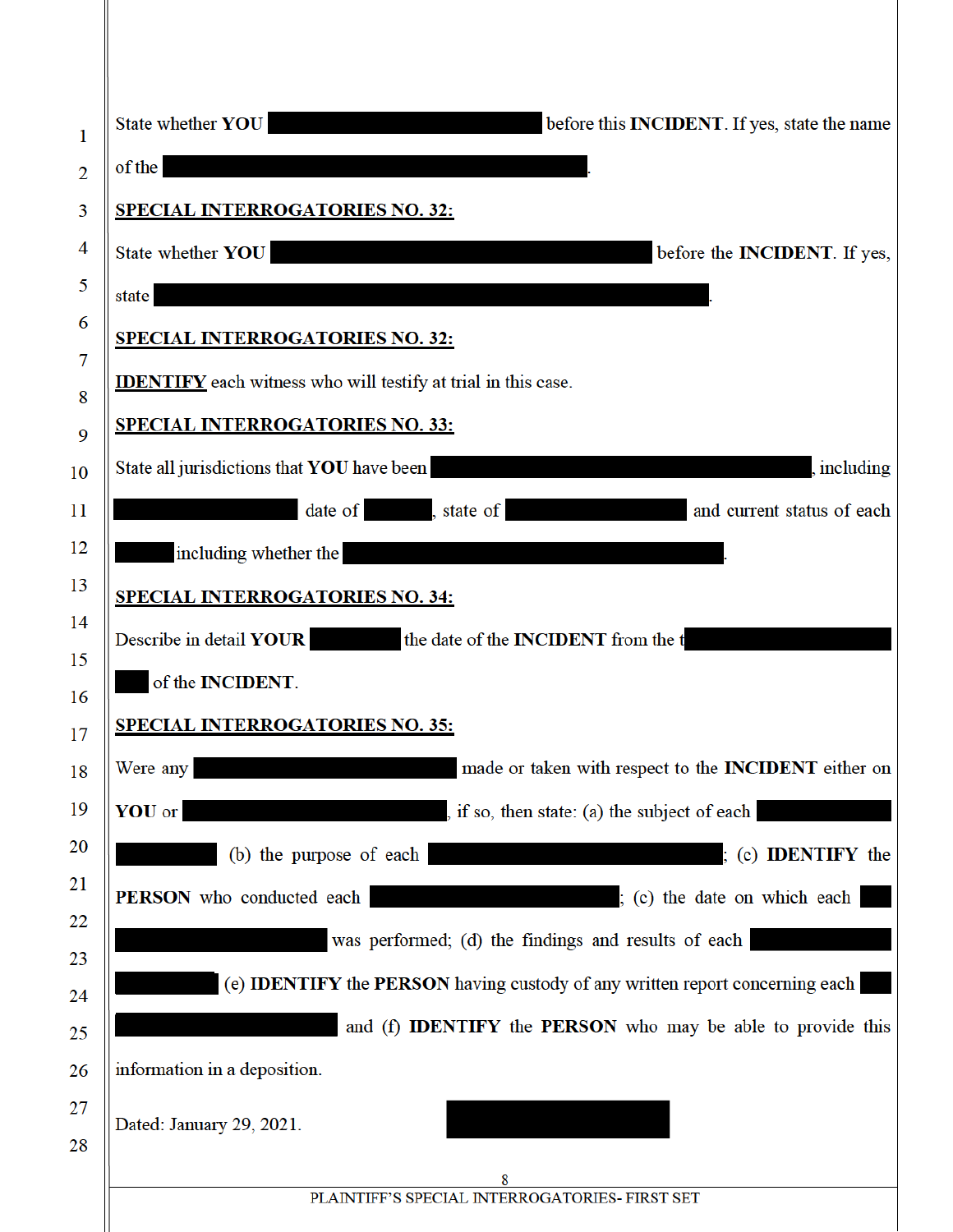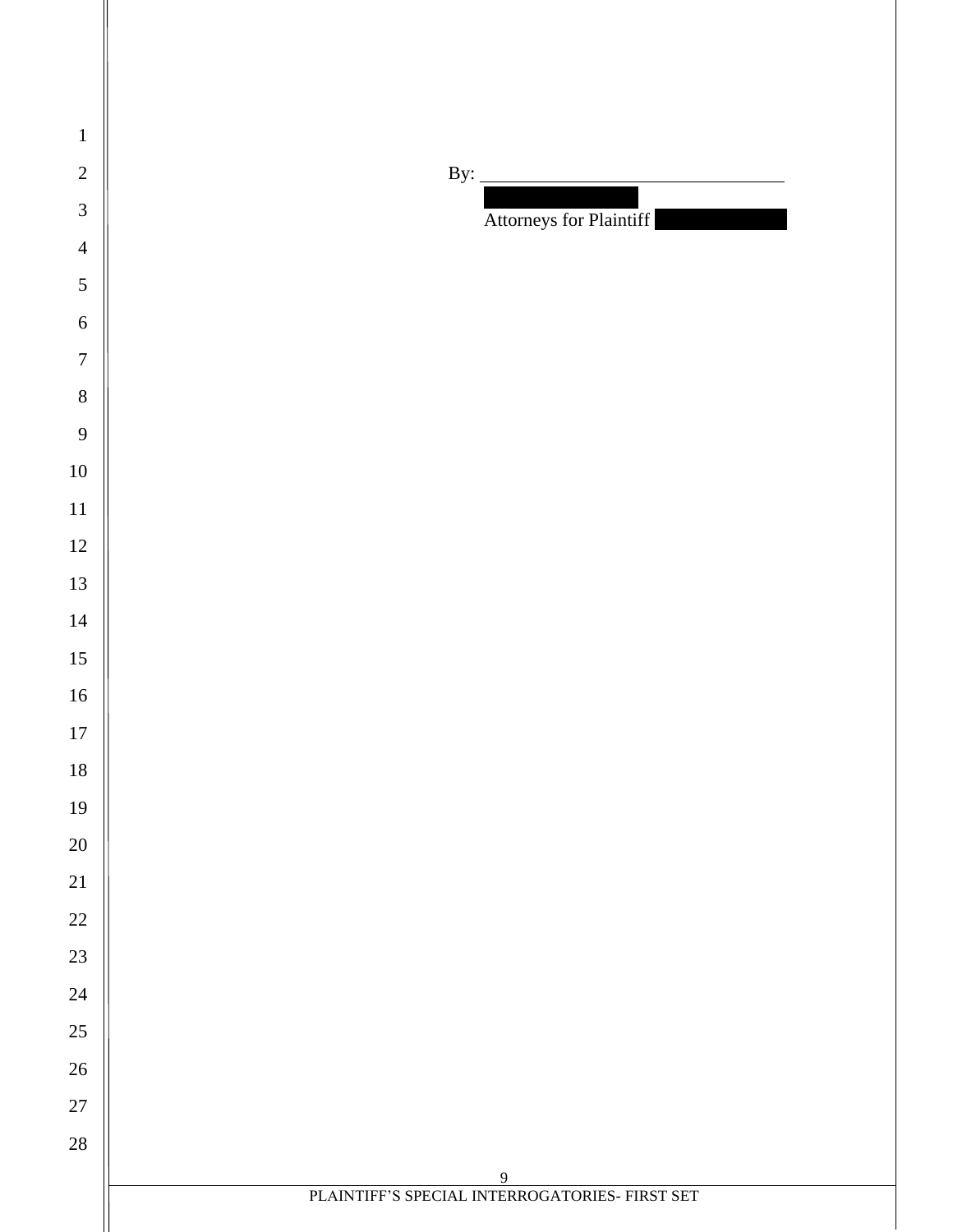# NORA.LEGAL

26

27

28

## $\mathbf{1}$ **PROOF OF SERVICE**  $\overline{2}$ STATE OF CALIFORNIA, COUNTY OF 3 I am employed in the County of State of California. I am over the age of 18 and 4 not a party to the within action; my business address is 5  $\mathbf{On}$ I served the foregoing document described as PLAINTIFF'S RESPONSE 6 TO FIRST SET OF REQUESTS FOR ADMISSION on the interested parties:  $\overline{7}$ 8 **Attorney for Defendant** 9 10 11 12 13  $[X]$  BY MAIL: I caused such document(s) to be placed in a sealed envelope and delivered by 14 15 U.S. Mail to the offices of the addressees on the attached Service List following ordinary business 16 practices. I am "readily familiar" with the firm's practice of collection and processing correspondence 17 for mailing. Under that practice it would be deposited with the U.S. Postal Service on the same day with 18 postage thereon fully prepaid at Long Beach, California in the ordinary course of business. I am aware 19 that on motion of the party sewed, service is presumed invalid of postal cancellation date or postage 20 meter date is more than one day after date of deposit for mailing in affidavit. 21  $[$  BY FACSIMILE: I caused such document(s) to be transmitted by facsimile to the offices of 22 23 the addressees on the attached Service List following ordinary business practices. 24 [] BY PERSONAL SERVICE: I caused such document(s) to be personally served to the 25 addressees on the attached Service List following ordinary business practices.

[X] STATE: I declare under penalty of perjury under the laws of the State of California that the foregoing is true and correct.